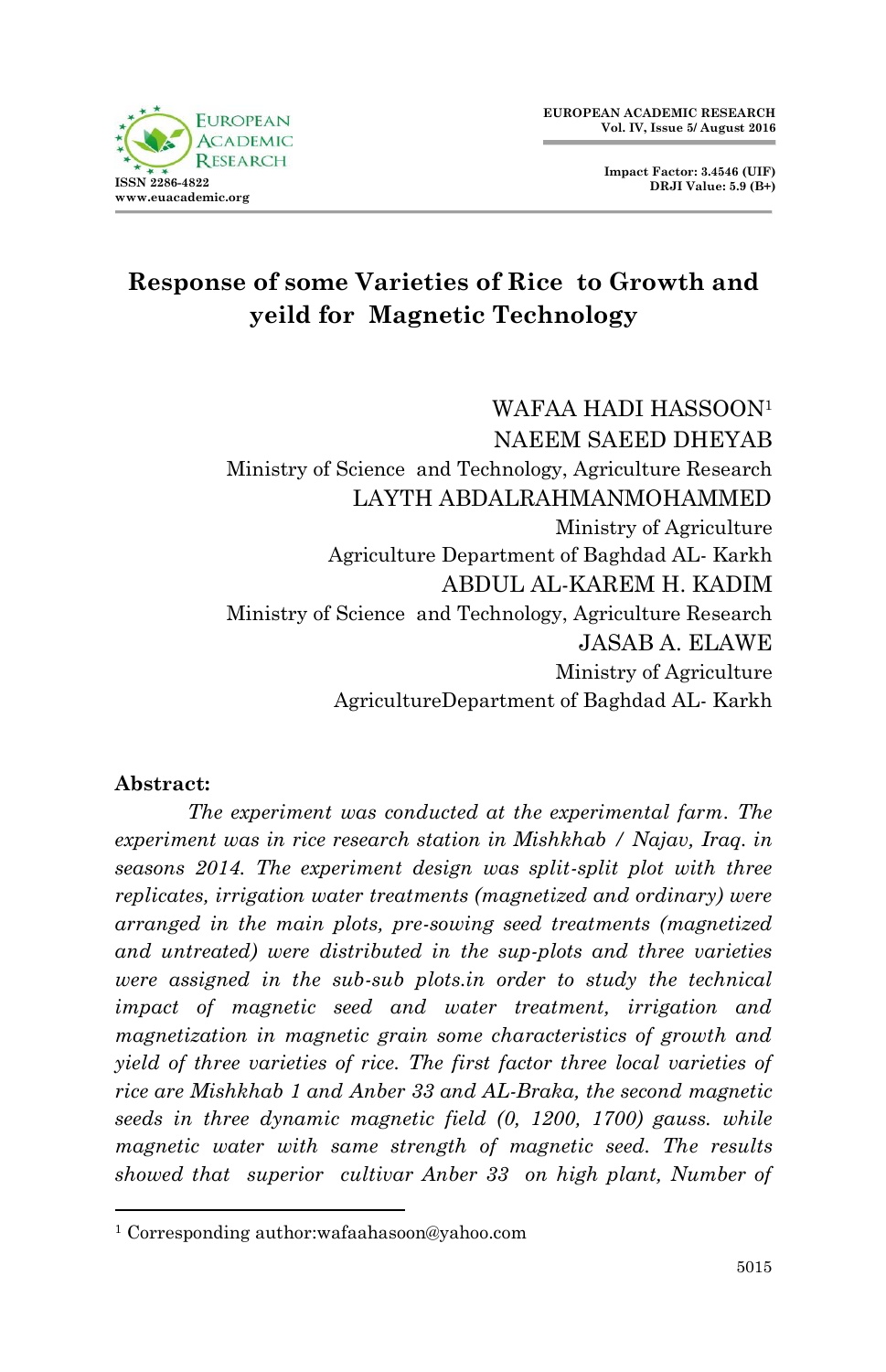*filled grains per ten panicle and weight 1000 grain ( 132.11cm, 1378.8 Number of filled grains per ten panicle, 26.27 g) respectively. While gave Mishkhab highest average of Tiller Number carry forPanicle.m-2 and lowest Sterility ratio (248.4 Tiller Number carry for Panicle.m-2 ,4.59%) respectively, was found the treatment of magnetized grains with 1200 gauss and magnetized irrigation water are significant effect of on many studied characteristics. The third interaction of experiment factors cultivars, magnetized grains and magnetized irrigation water with 1200 gauss gave significant highest effect in Studied indicators compared to plants not treated grains Magnetic Technology.*

**Key words:** magnetic Seed, magnetic water, Rice cultivars

#### **INTRODUCTION**

Physical phenomena used in some different life areas such as agriculture, industry, medicine, environment and water problems are the Magnetic Field (Mohgoob, 2004). Studies had shown interested in magnetic technology that this phenomenon is a positive effect on growth, grain germination and growth of grainings of various vegetable crops (Reina et al, 2001, Podlesny et al, 2004). As well as being eco-friendly techniques and harmless (Aguilar and others, 2009 and Nimmi and Madhu, 2009). If rice grains when exposing to extreme 1500 and 2500 gauss for 20 minutes resulted in higher spirits 18 and 12% for 48 hours in the percentage and germination speed relay compared with non-seeds exposed to the magnetic field, giving grain treatment water magnetically doses (1500 and 2500 gauss) increased 16% in rate germination for 48 hours (Carbonell, 2000). Study on wheat seeds than plants irrigated with water treatment magnetically doses 1500 gauss in most qualities point is green while the intensity indices outperformed 750 gauss (Al-Ebrahemi and Thamer, 2014). Best results were obtained by using four types of irrigation water is untreated irrigation water fresh and salty treated water magnetically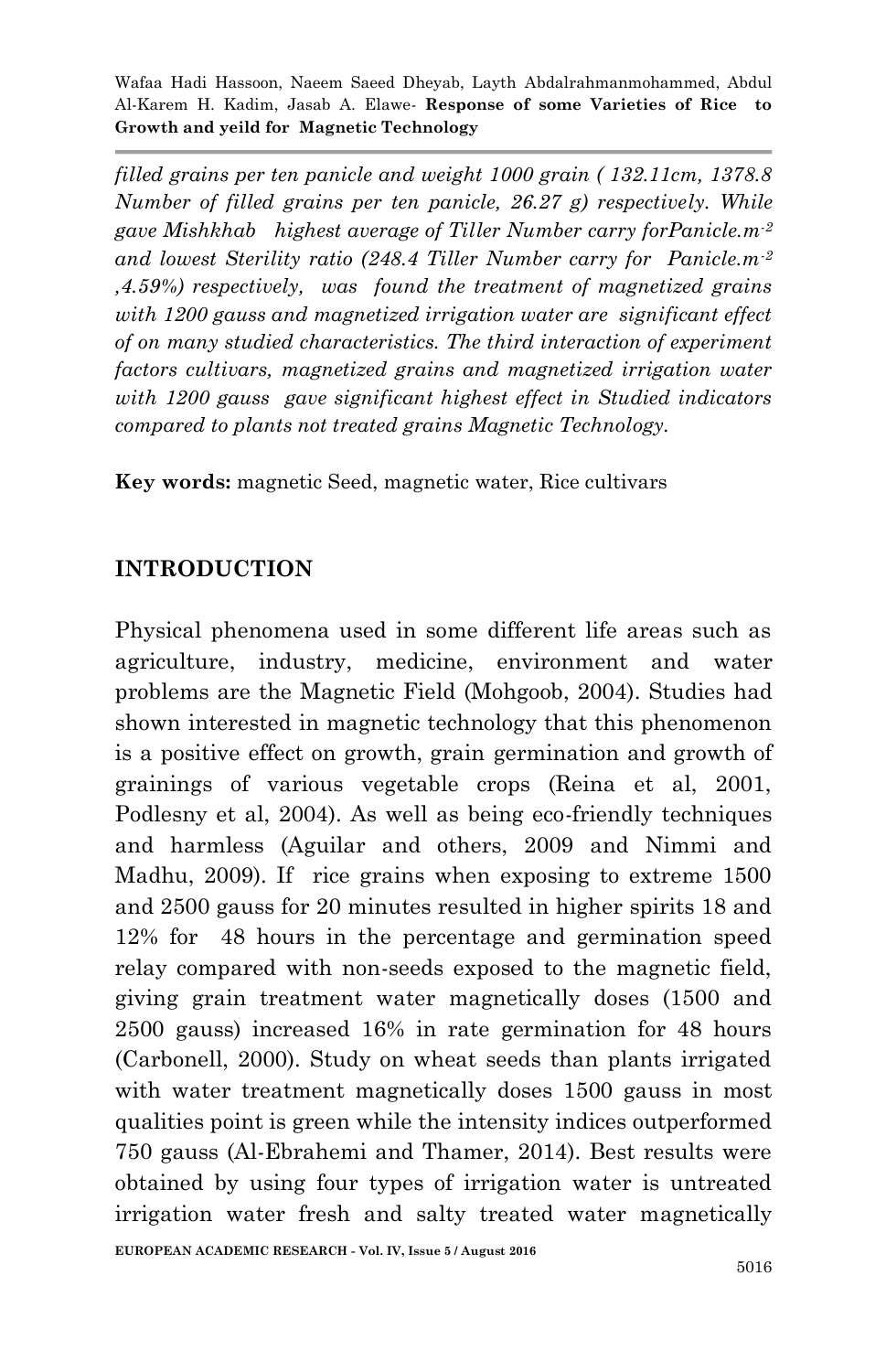doses 2000 gauss to refilling sunflower plants *Helianthus annuus* L. increase in plant height amounted to 132 and 149 cm of magnetically treated water is saline and fresh compared to 110 and 135 cm for the untreated water salt and freshwater magnetically respectively, Area leaf was 2.67 and 3.18  $m^2$ -plant<sup>-1</sup> compared to 2.21 and 2.85 m<sup>2</sup>-plant<sup>-1</sup> of saline and fresh water treatment Hypnotized and marine and freshwater untreated magnetically respectively (Erhim ,2009). So the search target to improve the characteristics of vegetative growth to some local rice varieties by magnetic technology.

## **MATERIALS AND METHODS**

Experiment conducted in the fields of rice research station in AlMishkhab of public authority for agricultural research during the season 2014 (1/6-1/11/2014) designed according to The experiment design was split-split plot with three replicates, to study the effect of three factors represent the first factors was three local varieties of rice were AlMishkhab 1, Anber 33 and Albraka exposing grains before planting to magnetic grain to three doses (0, 1200, 1700) gauss , their code were MS0 ,MS1 and MS respectively. third factor is irrigation water magnetically with three doses (0, 1200, 1700) gauss their code were MW0, MW1 and MW2 respectively. The fields area is divided into three plates, Each plate 27 treatment isolate each other on board a minimum of one meter's distance to avoid interference that might happen when irrigation water types magnetically. Each plate contain three replicates in each replicates nine rows of plants the long row one meter distributed random varieties and grain magnetization. Irrigation water frachin the first plate (River) (0) and second plate magnetically treated water doses 1200 gauss and third plate magnetically treated water doses 1700 gauss. Varities treatment were included nine grains magnetization coefficients.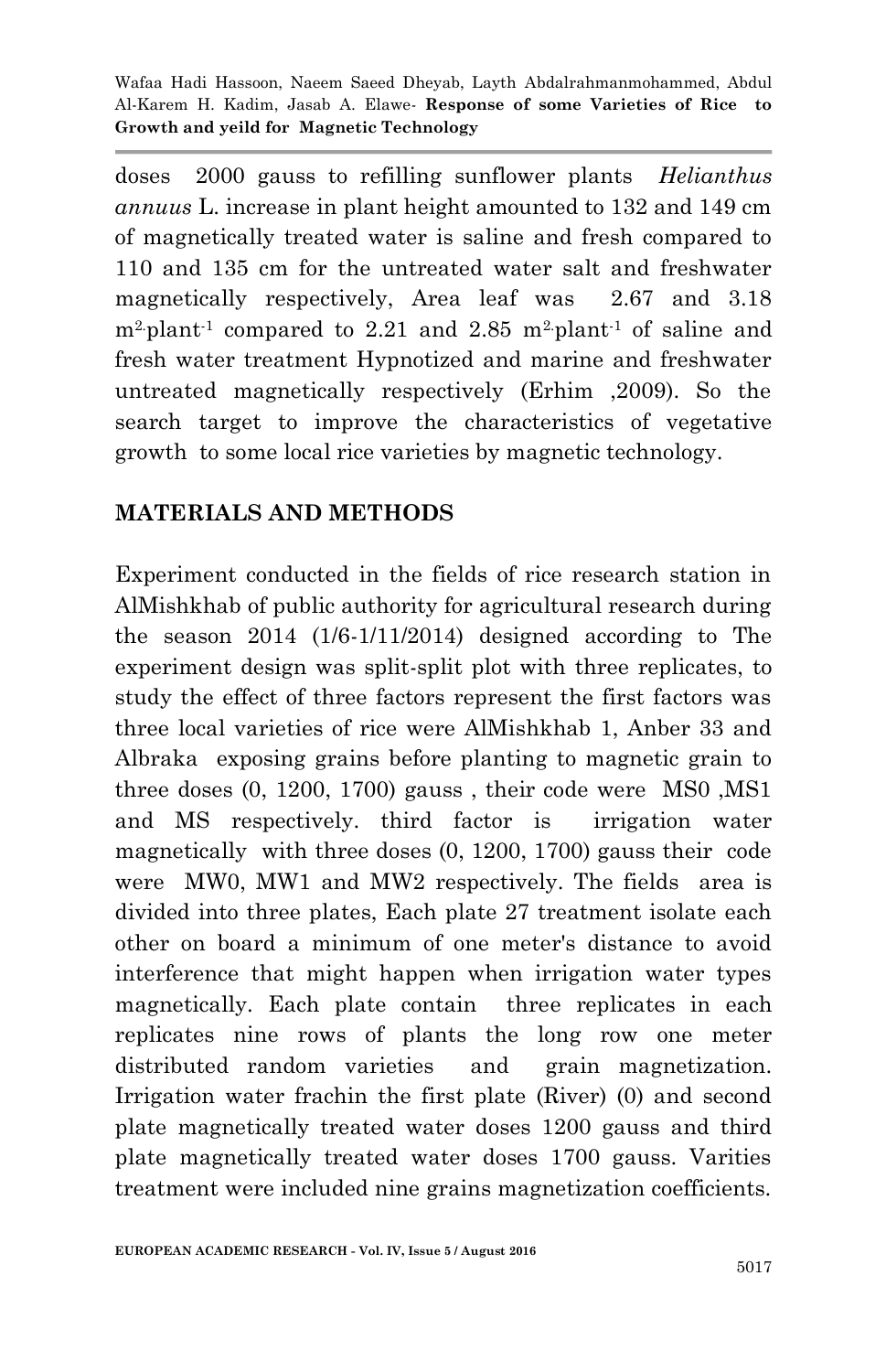Magnetic devices Magnetrons manufactured locally in the size 2ang to the tube that the water enters the magnetic intensity were measured for each piece with your gauss meter of green allwahah equipped in Baghdad. Sample analysis of river in the Ministry of science and Technology/Department of environment and water treatment to see viability to water the plants before conducting an experiment as shown in table 1.

**Table 1: Some electroanalysis qualities and physical and chemical properties of irrigation water before and after treatment of magnetism**.

| Unit        | After magnetic treatment |           | before<br>magnetic | Qualities       |                        |
|-------------|--------------------------|-----------|--------------------|-----------------|------------------------|
|             | gauss1600                | gauss1200 | treatment          |                 |                        |
|             | 7.8                      | 8.1       | 8.11               | Ph              |                        |
| $Ds.M^{-1}$ | 1.00                     | 1.43      | 1.37               | EC              | Alkhrothalilih         |
|             | 567                      | 575       | 579                | $TDS*$          |                        |
| $Mg.L^{-1}$ | 21                       | 25        | 30                 | TSS**           |                        |
| $N.M^{-1}$  | 54.1                     | 57.2      | 61.5               | Surface tension |                        |
| $G.Ml-1$    | 0.2699                   | 0.6699    | 0.9968             | Density         |                        |
| $G.10ml-1$  | 3.15                     | 3.05      | 3.04               | Solubility      | properties<br>Physical |
| S.st        | 0.791                    | 0.821     | 0.834              | The viscosity   |                        |
|             | 9.7                      | 10.2      | 10.3               | N               |                        |
|             | 0.17                     | 0.18      | 0.19               | P               |                        |
| $Mg.L^{-1}$ | 0.87                     | 0.87      | 1.00               | $K^+$           |                        |
|             | 128.2                    | 124.2     | 127.21             | $Ca^{++}$       |                        |
|             | 0.371                    | 0.3211    | 145.0              | $Mg^{++}$       | Dissolved ions         |
|             | 13.16                    | 2.24      | 8.4                | NO <sub>3</sub> |                        |

 $TDS^*$  = Total Dissolved Solids  $TSS^{**}$  = Total suspended solids

**Plant height:** Ten randomly-selected plants were sampled from each field at maturity. estimated Science leave for ten random science leaves at start of Physiological maturity according to equation (area flag leaf  $=$  leaf length x width x 0.74) and calculated the number of branches bearing -1 harvest area of 1 m  $2$  at random and calculated lldaliat-bearing branches per square meter and calculated the number full ten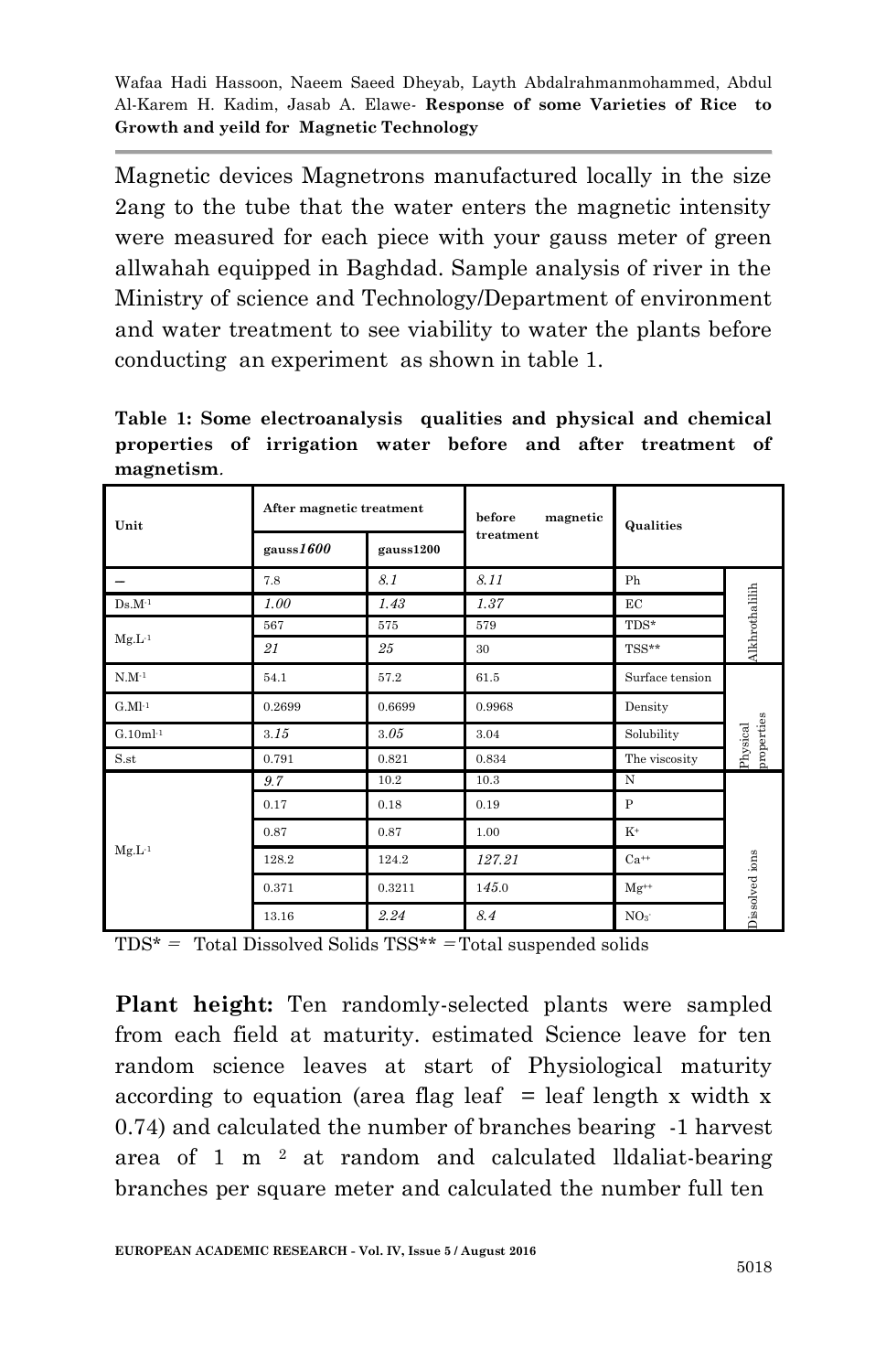cereal spikes that took a dozen ears of random plants at maturity. According to the weight of 1000 grain took a random sample of grain harvested area unit of product or 2 and count 1000 grain and then weigh the balance of sensitive electrical and amended results based on moisture content of 14%. Data were analyzed by statistical software GenStat and compared using test less moral difference L.S.D. 0.05 probability level (, Wahib, 1990)

## **RESULTS AND DISCUSSION**

## **Plant height**

Table 2 results refer to the moral superiority of 33 Anber (132.11 cm) item pool (82.59 cm) in plant height. Magnetization coefficients showed grain moral differences. It was characterized by plants which offered their grains for MS1 treatment with plant high reached 103.29 cm vs 100.81 cm MS0 treatment. There was no moral difference between magnetic water treatment parameters. And overlap between categories and magnetization grains and magnetically water treatment outweigh the moral category dormitory with MS1 and MW1 (725.15 and 134.77) cm with alMishkhab item with the given measurement transaction MS0 and MW0 lower plant height reached (79.56 and 81.22) cm respectively. And showed overlap between magnetization and magnetic water treatment than grain treatment MS1MW1 (104.00) with MS0MW0 treatment gave lower total plant height (98.67) cm. The results indicated that trilateral study factors overlap moral superiority for an item with MS1MW1 treatment Anber by giving it the highest plant height reached (138.33) cm bamaamelh MS0MW0 alMishkhab item comparison which recorded lower total plant height (76.33) cm.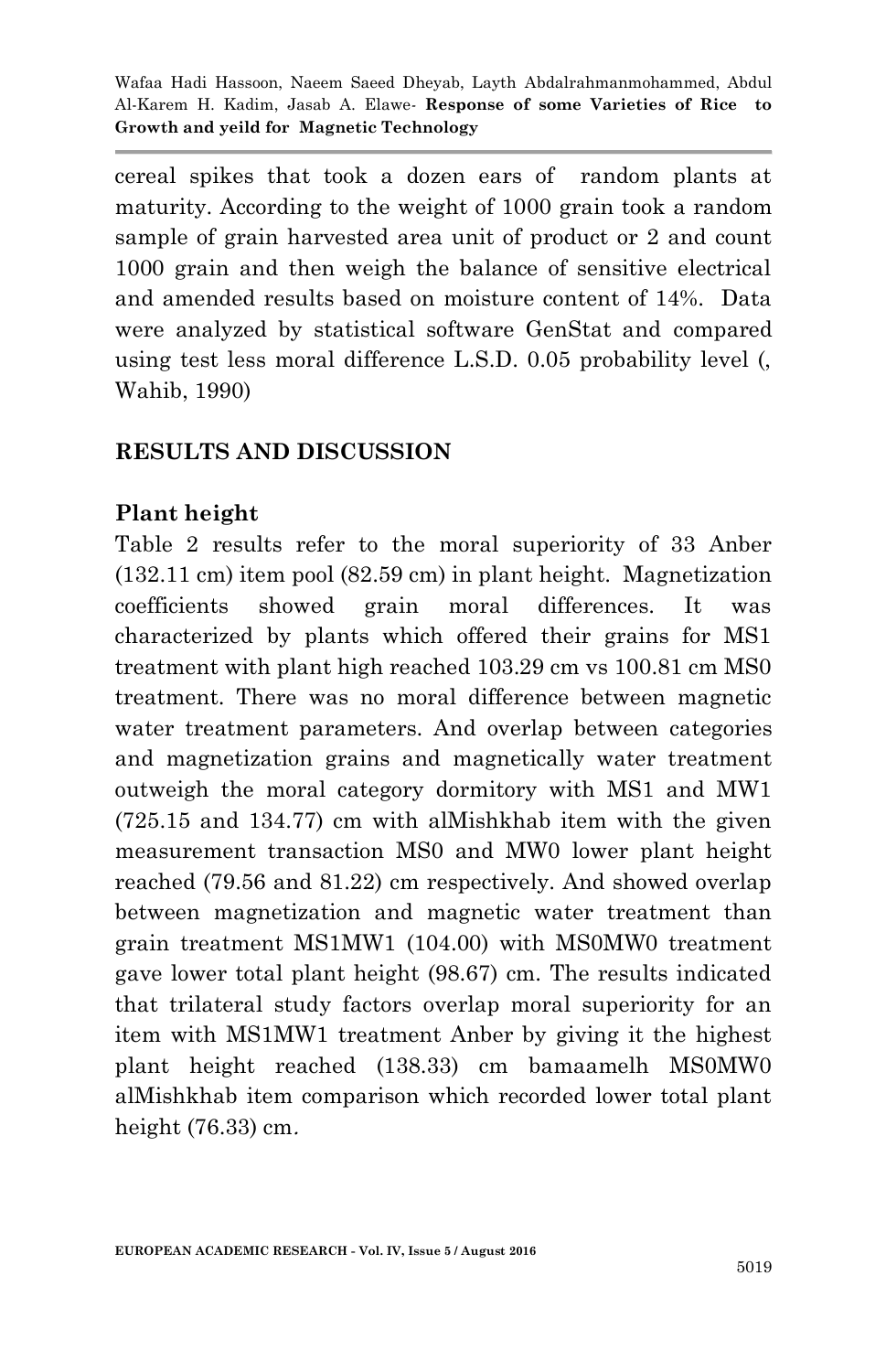## **Tiller Number carry for Panicle.m-2**

Table 3 indicates that the AlMishkhab was superiority in Tiller Number carry for Panicle.m-1 ( 248.4.) meanwhile, the albaraka was 234.8 Tiller Number carry for Panicle.m-2 . While conditions in MW1and MS1 were giving the highest average 266.6 and 254.7 then less average were in MS0 and MW0(212.2, 220.6 Tiller Number holder for Panicle.m-2 ).for the assemblage interaction among varieties, grain treatment and water treatment, the highest values was found in AlMishkhab with MS1 and MW1( 291.3 and 268.3 Tiller Number carry for Panicle.m-2 cv 198.0 and 193.3 Tiller Number carry for Panicle.m<sup>-2</sup> in Anber  $\times$  MSO AND AlMishkhab  $\times$  MWO respectively. Table results showed that the best values was in treatment albaraka x MS1 x MW2( 297) compared with less than average Tiller Number carry for Panicle.m-2 was in alMishkhab  $\times$  MS0  $\times$  MW0(147).

# **Sterility ratio:**

Considering this parameter affecting crop yield , the sterility percentage in alMishkhab, MS1 and MW1 were lower (4.59,8.37,8.93) % respectively compared with in Albraka,MS0 and MW0 (14.59,12.41,12.41)% respectively (Table 4).

Lowest **Sterility ratio** overlap duo were in treatment AlMishkhab  $\times$  MW1 and AlMishkhab  $\times$  MS1 (2.67% and 2.89%) compared with the highest percentage was Albraka x MS0 and Albraka  $\times$  MW0 (17.8% and 15.89%) respectively. MS1  $\times$  MW1 lowest ratio was 6.33% and highest ratio in MS0 x MW0 at 16.78%. Intersect treatment made triple Mishkhab  $\times$  MS1  $\times$ MW1 less by 1.67 compared to highest ratio in Albraka  $\times$  MS0  $\times$  MW0 (21.00%).

#### **Number of filled grains per ten panicle**

Number of filled grains per ten panicle was greater in anber 33, MW1 and MW1 (1378.8 and 1015 and 1026) grain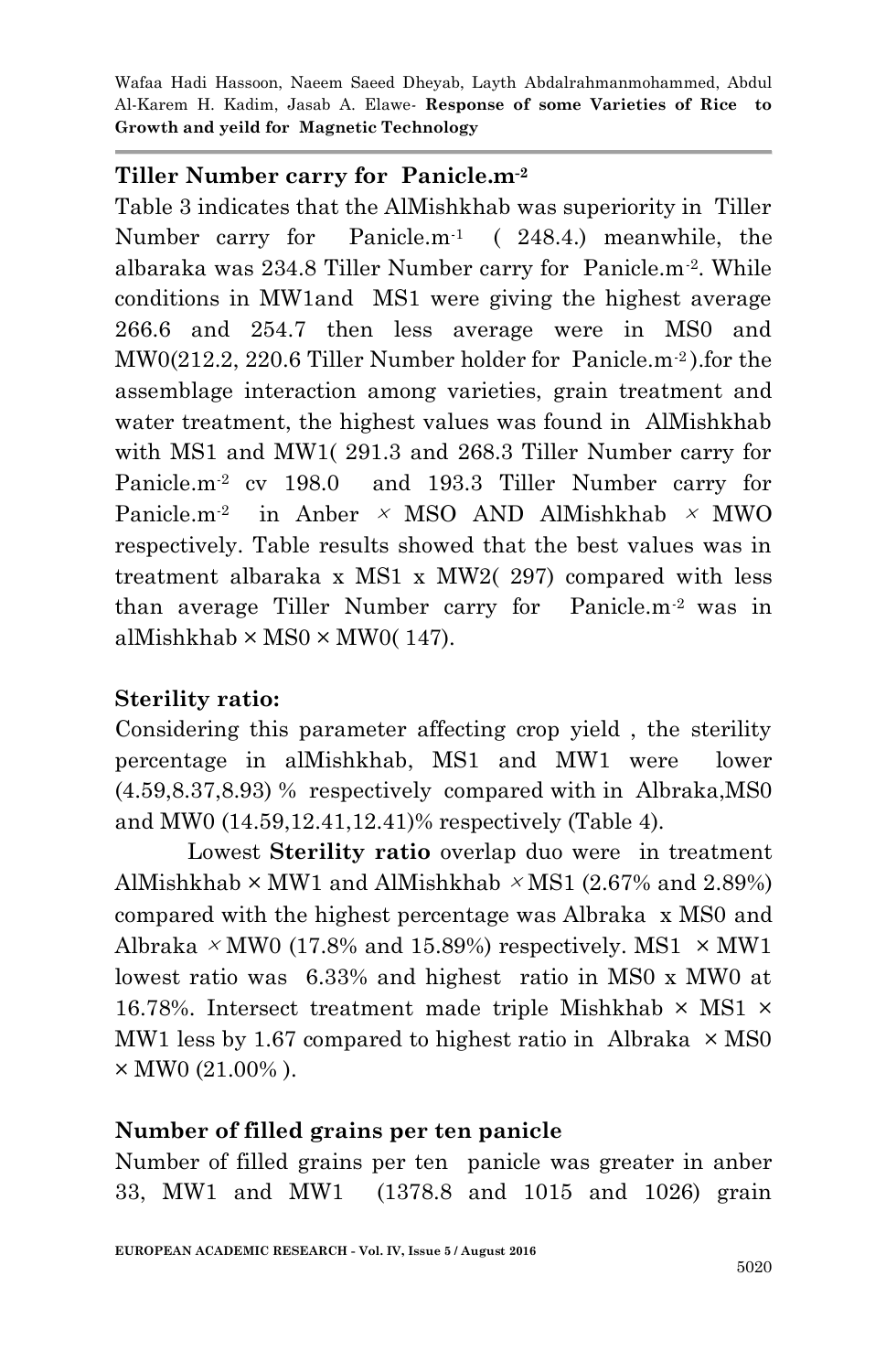compared with less number of grains were filled in the albaraka, MS0 and MW0 (484.8 and 897.0 and 942.1) grain (Table 5). While the best binary nesting transactions were among Anber 33 x MS2 (144.3 grain) and Anber 33 x MW1  $(1417 \text{ grain})$  and MS1 treatment  $\times$  MW1 (1068 grain) compared to MS0 treatment x MW0 (836.7 grain) and better treatment of overlapping trio was in Anber 33 x MS1  $\times$  MW1 (1472 grain) than triple interaction was in Albraka  $\times$  MS0  $\times$  MW0 (380) grain).

#### **Weight 1000 grain**

Table 6 results the significant differences between varieties and magnetism between them, As Anber 33 was top weight 26.37 g while AlMishkhab has been made less weight reached 23.25 gm who was not different from albrakaa (23.37 g). The greatest weigh of 1000 grain was obtained for treatment MS2  $(25.22 \text{ g})$  comparable for treatment MS0  $(23.07 \text{ g})$ . MW1 treatment was significantly more gave 25.37g compared to less than weight 1000 grain was in MW0 (23.70 g). Results showed overlap duo than category Anber 33  $\times$  MS2 and MW2 (27.66, 28.00 g) versus less weight to AlMishkhab  $\times$  MS0 and MW0 (21.77 and 22.33 g). MS1MW2 treatment was overtook (26.88 g) in weight 1000 grain for less weight in MS0MW0 (22.55 g) The best treatment of third interaction was Aner  $33 \times MS2MW1$ (29.33g) amounted to for less weight was in the AlMishkhab  $\times$ MS0MW0 (21.00 g).

Consistent with the above results were reported by Azarpoureet al (2011), Rochalska el al (2008) on sugar beet, Aksyonov et al.(2000), Pietruszewski and Kania (2010) on wheat , Radhakrishnan and Kumari (2012) on soybean plants.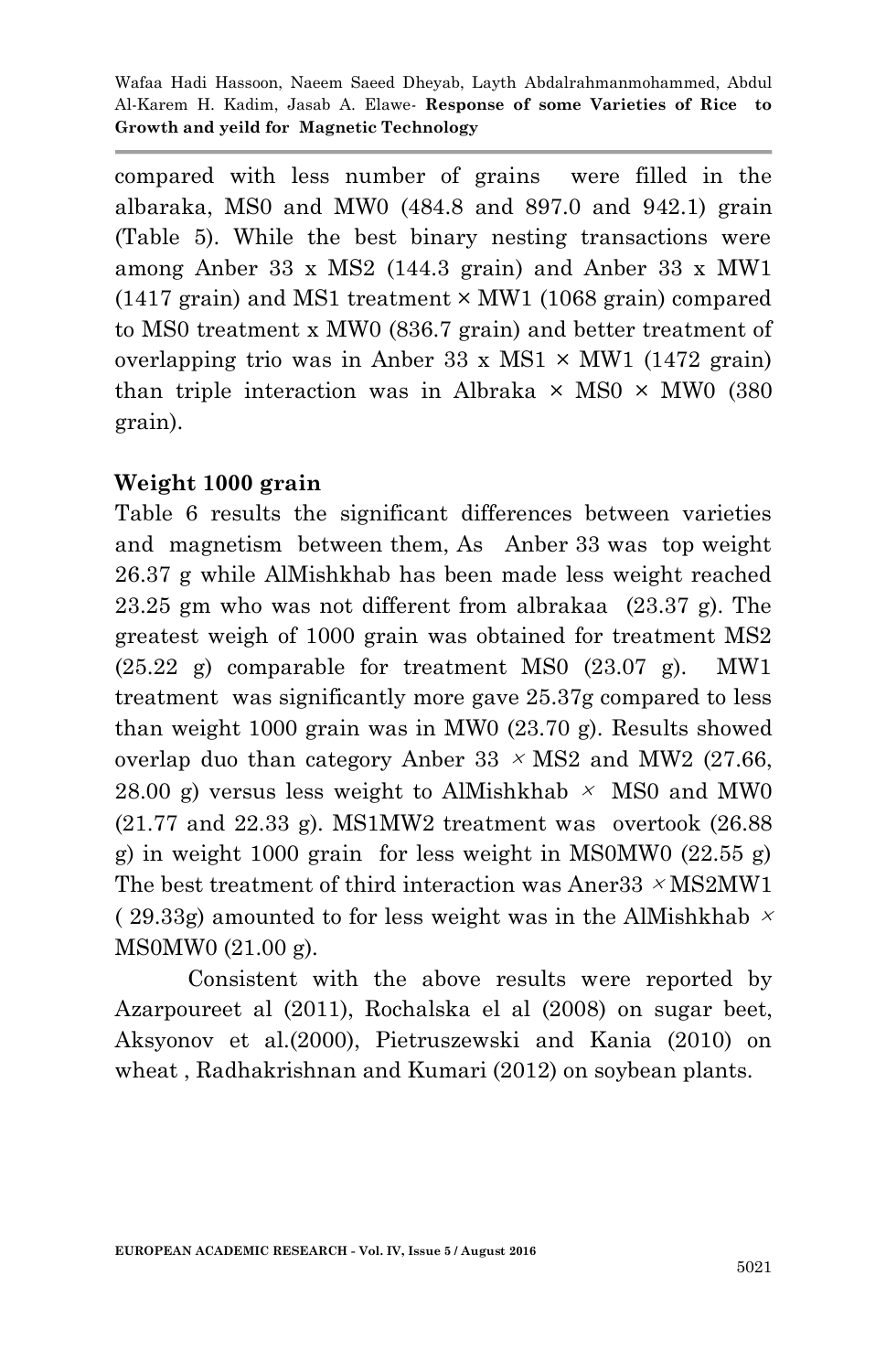# **DISCUSSION**

Differences in response of rice varieties of magnetic technology on qualities of growth, whether using seed or water treatment magnetically may return every installation of legacy has certain affected by magnetic force (Aguilar et al, 2009). Plant species may vary in vulnerability to magnetic technology in different magnetic material content my parents disorders (Penuelas et al, 2004). Or may be due to differences between varieties in the length and duration of the flag leaf growth and expansion due to the variation in genetic composition, with some traits may be inherited under control of l (Azarpour, 2011). The results show an item than Anber 33 in plant height and number of grains filled for 10 pincal, 1000 grain weight, but as the number of tiller by AlMishkhab lldaliat-bearing than the disparity between the increases and decreases in the varieties under study is probably due to the magnetic energy is working on a change in the characteristics of waste water for irrigation and highlighted here to reduce the number of water molecules cluster of  $12 - 8$  totals (Toledo et al 2008, Zhou and others, 2000) which resulted in increased liquidity.

Grewal and Maheshwari (2011) reported that there are some changes occurred in the physical and chemical properties of water according to magnetic treatment, mainly hydrogen bonding, polarity, surface tension, conductivity, pH and solubility of salts, and these changes in water properties may be capable of affecting the growth of plants. They deduced that the reduction in water pH and increase in Ec in magnetic treated water may be due to changes in hydrogen bonding and increased mobility of ions.

It could be concluded that treated three cultivar of rice with magnetic field by 1200 gauss with magnetically treated irrigated water improved vegetative growth, increased weight 1000 grain.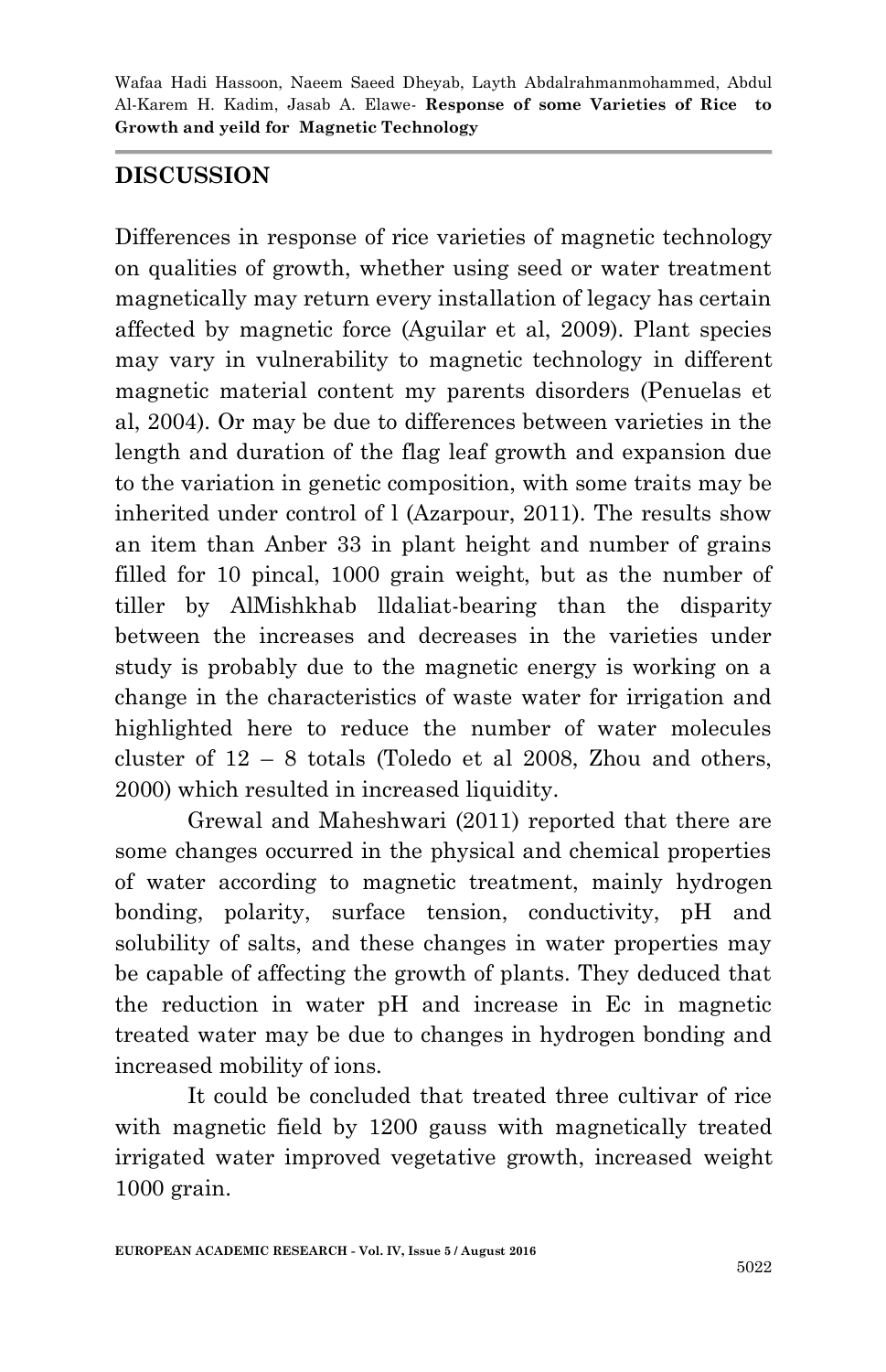| $V^*MW$ | (gauss)MS |        |                 |                 | <b>Varieties</b> |  |
|---------|-----------|--------|-----------------|-----------------|------------------|--|
|         | MS2       | MS1    | MS <sub>0</sub> | (gauss) MW      |                  |  |
| 81.22   | 78.67     | 83.67  | 76.33           | MW <sub>0</sub> |                  |  |
| 84.00   | 84.33     | 84.00  | 81.67           | MW1             | AlMishkhab       |  |
| 82.66   | 85.00     | 85.67  | 84.00           | MW2             |                  |  |
| 128.00  | 135.67    | 138.33 | 131.67          | MW <sub>0</sub> |                  |  |
| 134.77  | 131.66    | 138.33 | 132.00          | MW1             | Anber 33         |  |
| 133.55  | 133.00    | 133.33 | 123.00          | MW2             |                  |  |
| 89.22   | 90.33     | 94.67  | 89.67           | MW <sub>0</sub> |                  |  |
| 89.77   | 89.67     | 96.33  | 88.00           | MW <sub>1</sub> | Albraka          |  |
| 93.44   | 90.00     | 93.67  | 85.00           | MW2             |                  |  |
| 4.13    | 7.15      |        |                 |                 | L.S.D. 0.05      |  |
| V       | MS2       | MS1    | MS <sub>0</sub> |                 | $\mathbf{V}$     |  |
| 90.81   | 83.33     | 84.89  | 79.56           |                 | AlMishkhab       |  |
| 132.11  | 129.78    | 135.22 | 131.33          |                 | Anber 33         |  |
| 82.59   | 89.56     | 91.33  | 91.56           |                 | Albraka          |  |
| 2.38    | 4.13      |        |                 |                 | L.S.D. 0.05      |  |
| MS      | MW2       | MW1    | MW <sub>0</sub> |                 |                  |  |
| 100.81  | 101.78    | 102.00 | 98.67           |                 | MS <sub>0</sub>  |  |
| 103.29  | 103.22    | 104.00 | 102.67          |                 | MS1              |  |
| 101.40  | 101.00    | 102.44 | 100.78          |                 | MS2              |  |
| 2.39    | 4.14      |        |                 |                 | L.S.D. 0.05      |  |
|         | 101.81    | 102.81 | 100.88          |                 | <b>MW</b>        |  |
|         | 2.4       |        |                 |                 | L.S.D. 0.05      |  |

|                   | Table 2 Effect Varieties and technical magnetism in plant height |  |  |
|-------------------|------------------------------------------------------------------|--|--|
| (c <sub>m</sub> ) |                                                                  |  |  |

|                                   | Table 3 Effect Varieties and technical magnetism in Tiller Number |  |  |
|-----------------------------------|-------------------------------------------------------------------|--|--|
| carry for Panicle.m <sup>-2</sup> |                                                                   |  |  |

| $V^*MW$ | (gauss)MS<br>(gauss) MW |        |                 | <b>Varieties</b> |             |
|---------|-------------------------|--------|-----------------|------------------|-------------|
|         | $_{\rm MS2}$            | MS1    | MS0             |                  |             |
| 81.22   | 78.67                   | 83.67  | 76.33           | MW <sub>0</sub>  |             |
| 84.00   | 84.33                   | 84.00  | 81.67           | MW1              | AlMishkhab  |
| 82.66   | 85.00                   | 85.67  | 84.00           | MW2              |             |
| 128.00  | 135.67                  | 138.33 | 131.67          | MW <sub>0</sub>  |             |
| 134.77  | 131.66                  | 138.33 | 132.00          | MW1              | Anber 33    |
| 133.55  | 133.00                  | 133.33 | 123.00          | MW2              |             |
| 89.22   | 90.33                   | 94.67  | 89.67           | MW <sub>0</sub>  |             |
| 89.77   | 89.67                   | 96.33  | 88.00           | MW1              | Albraka     |
| 93.44   | 90.00                   | 93.67  | 85.00           | MW2              |             |
| 4.13    | 7.15                    |        |                 |                  | L.S.D. 0.05 |
| V       | MS2                     | MS1    | MS <sub>0</sub> |                  | V           |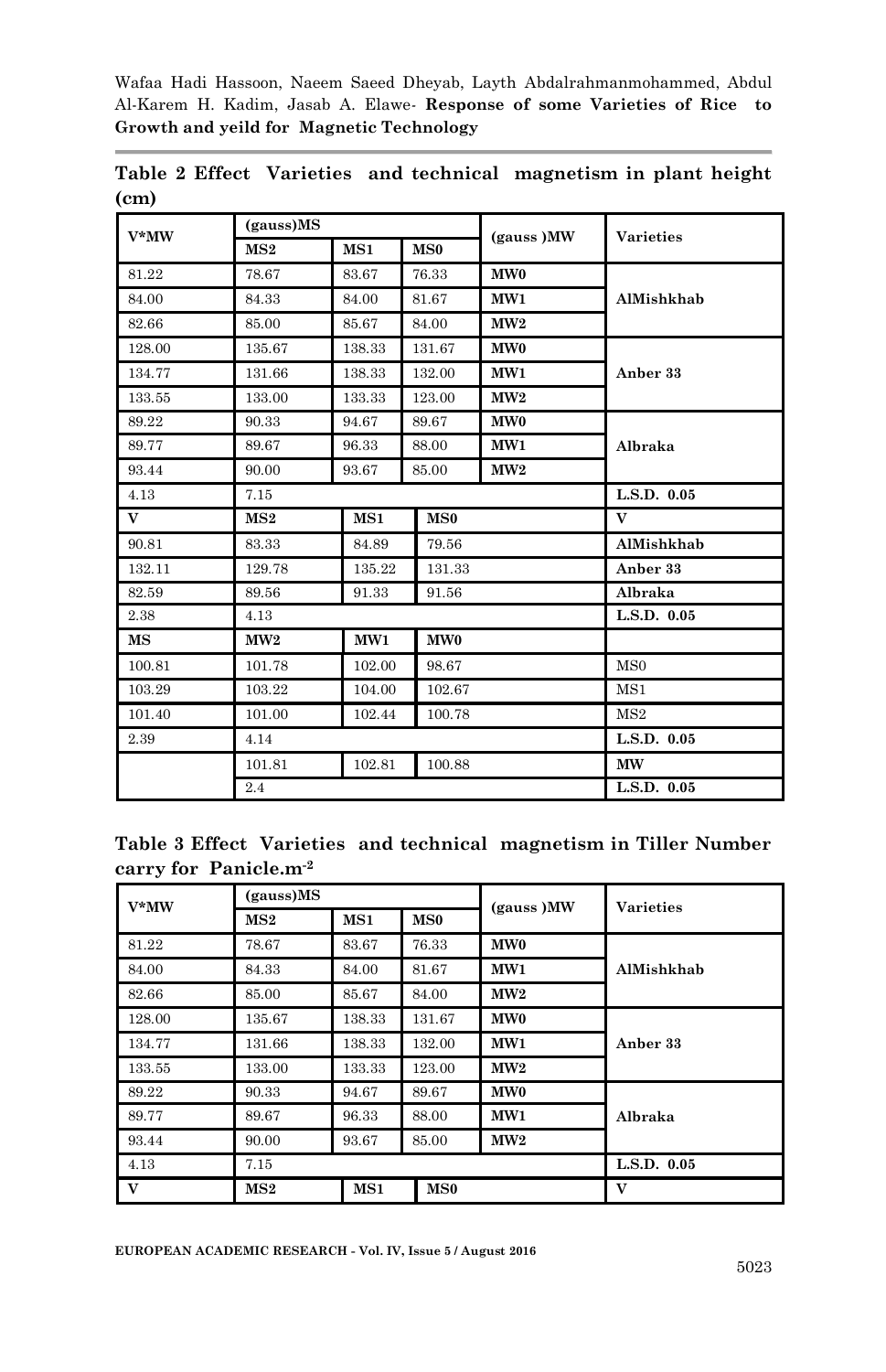| 90.81     | 83.33  | 84.89  | 79.56           | AlMishkhab      |
|-----------|--------|--------|-----------------|-----------------|
| 132.11    | 129.78 | 135.22 | 131.33          | Anber 33        |
| 82.59     | 89.56  | 91.33  | 91.56           | Albraka         |
| 2.38      | 4.13   |        |                 | L.S.D. 0.05     |
| <b>MS</b> | MW2    | MW1    | MW <sub>0</sub> |                 |
| 100.81    | 101.78 | 102.00 | 98.67           | MS <sub>0</sub> |
| 103.29    | 103.22 | 104.00 | 102.67          | MS1             |
| 101.40    | 101.00 | 102.44 | 100.78          | MS2             |
| 2.39      | 4.14   |        |                 | L.S.D. 0.05     |
|           | 101.81 | 102.81 | 100.88          | <b>MW</b>       |
|           | 2.4    |        |                 | L.S.D. 0.05     |

| Table 4 Effect Varieties and technical magnetism in Sterility ratio |  |
|---------------------------------------------------------------------|--|
|---------------------------------------------------------------------|--|

| V*MW        | (gauss)MS |       |                 |                 |                  |
|-------------|-----------|-------|-----------------|-----------------|------------------|
|             | MS2       | MS1   | MS0             | (gauss) MW      | <b>Varieties</b> |
| 6.89        | 6.67      | 3.33  | 10.67           | MW <sub>0</sub> |                  |
| 2.89        | 3.67      | 1.67  | 3.33            | MW1             | AlMishkhab       |
| 4.00        | 4.67      | 3.00  | 4.33            | MW2             |                  |
| 14.44       | 14.33     | 13.33 | 19.33           | MW <sub>0</sub> |                  |
| 9.56        | 12.33     | 7.33  | 9.00            | MW1             | Anber 33         |
| 13.00       | 11.33     | 12.67 | 11.33           | MW2             |                  |
| 15.89       | 17.33     | 14.00 | 21.00           | MW <sub>0</sub> |                  |
| 14.33       | 12.00     | 10.00 | 12.33           | MW1             | Albraka          |
| 13.33       | 13.67     | 10.00 | 20.33           | MW2             |                  |
| 1.757       | 2.971     |       |                 |                 | L.S.D. 0.05      |
| V           | MS2       | MS1   | MS0             |                 | V                |
| 4.59        | 5.00      | 2.67  | 6.11            |                 | AlMishkhab       |
| 12.33       | 12.67     | 11.11 | 13.22           |                 | Anber 33         |
| 14.52       | 14.33     | 11.33 | 17.89           |                 | Albraka          |
| 1.395       | 1.874     |       |                 |                 | L.S.D. 0.05      |
| $_{\rm MS}$ | MW2       | MW1   | MW <sub>0</sub> |                 |                  |
| 10.67       | 11.78     | 8.67  | 16.78           |                 | MS <sub>0</sub>  |
| 8.37        | 9.33      | 6.33  | 11.11           |                 | MS1              |
| 12.41       | 10.11     | 9.33  | 10.89           |                 | MS2              |
| 1.116       | 1.725     |       |                 |                 | L.S.D. 0.05      |
|             | 10.11     | 8.93  | 12.41           |                 | <b>MW</b>        |
|             | 0.984     |       |                 |                 | L.S.D. 0.05      |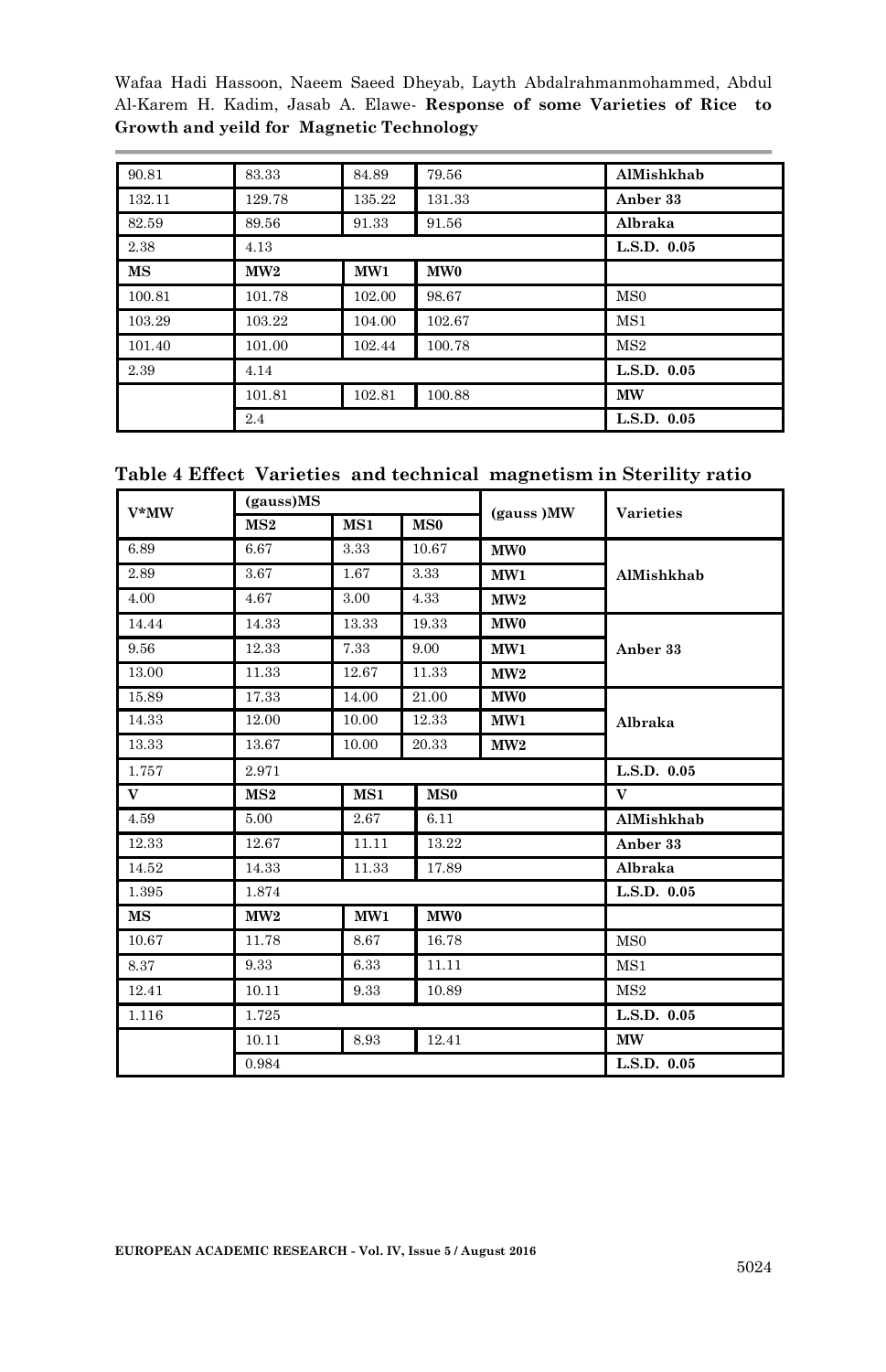| $V^*MW$                  | (gauss)MS |        |                 | (gauss) MW      | <b>Varieties</b> |
|--------------------------|-----------|--------|-----------------|-----------------|------------------|
|                          | MS2       | MS1    | MS0             |                 |                  |
| 970.1                    | 1043.3    | 1126.7 | 1025.0          | MW <sub>0</sub> |                  |
| 1120.2                   | 1011.7    | 1188.3 | 1053.3          | MW1             | AlMishkhab       |
| 1022.6                   | 873.7     | 1045.7 | 971.0           | MW2             |                  |
| 1332.9                   | 1300.0    | 1340.0 | 1158.3          | MW <sub>0</sub> |                  |
| 1417.7                   | 1460.7    | 1472.3 | 1347.7          | MW1             | Anber 33         |
| 1385.8                   | 1396.7    | 1492.7 | 1440.7          | MW2             |                  |
| 442.0                    | 432.0     | 571.7  | 380.7           | MW <sub>0</sub> |                  |
| 471.0                    | 608.7     | 605.0  | 452.3           | MW1             | Albraka          |
| 541.4                    | 441.7     | 447.7  | 423.7           | MW2             |                  |
| 34.67                    | 104.57    |        |                 |                 | L.S.D. 0.05      |
| V                        | MS2       | MS1    | MS0             |                 | $\mathbf{V}$     |
| 1037.6                   | 1084.4    | 1065.0 | 963.4           |                 | AlMishkhab       |
| 1378.8                   | 1443.3    | 1426.9 | 1266.1          |                 | Anber 33         |
| 484.8                    | 437.7     | 555.3  | 461.4           |                 | Albraka          |
| 34.67                    | 60.05     |        |                 |                 | L.S.D. 0.05      |
| $\overline{\mathbf{MS}}$ | MW2       | MW1    | MW <sub>0</sub> |                 |                  |
| 1015.7                   | 985.8     | 868.6  | 836.7           |                 | MS <sub>0</sub>  |
| 988.5                    | 999.9     | 1068.0 | 979.3           |                 | MS1              |
| 897.0                    | 989.9     | 1025.6 | 950.0           |                 | MS2              |
| 34.67                    | 60.05     |        |                 |                 | L.S.D. 0.05      |
|                          | 942.1     | 932.6  | 1026.4          |                 | <b>MW</b>        |
|                          | 34.67     |        |                 |                 | L.S.D. 0.05      |

**Table 5 Effect Varieties and technical magnetism in Number of filled grains per ten panicle**

|       |  | Table 6 Effect Varieties and Technical Magnetism in Weight 1000 |  |  |
|-------|--|-----------------------------------------------------------------|--|--|
| grain |  |                                                                 |  |  |

| $V^*MW$ | (gauss)MS |        |                 | (gauss) MW      | <b>Varieties</b> |
|---------|-----------|--------|-----------------|-----------------|------------------|
|         | MS2       | MS1    | MS0             |                 |                  |
| 21.778  | 21.333    | 23.000 | 21.000          | MW <sub>0</sub> |                  |
| 24.556  | 24.333    | 24.333 | 22.667          | MW1             | AlMishkhab       |
| 23.778  | 24.000    | 26.333 | 23.333          | MW2             |                  |
| 24.889  | 24.667    | 26.333 | 23.667          | MW <sub>0</sub> |                  |
| 27.222  | 27.000    | 28.333 | 26.333          | MW1             | Anber 33         |
| 27.667  | 27.333    | 29.333 | 26.333          | MW2             |                  |
| 22.556  | 22.667    | 25.000 | 22.667          | MW0             |                  |
| 23.444  | 24.333    | 23.667 | 23.333          | MW1             | Albraka          |
| 23.778  | 22.667    | 23.000 | 22.000          | MW2             |                  |
| 0.84    | 1.32      |        |                 |                 | L.S.D. 0.05      |
| V       | MS2       | MS1    | MS <sub>0</sub> |                 | V                |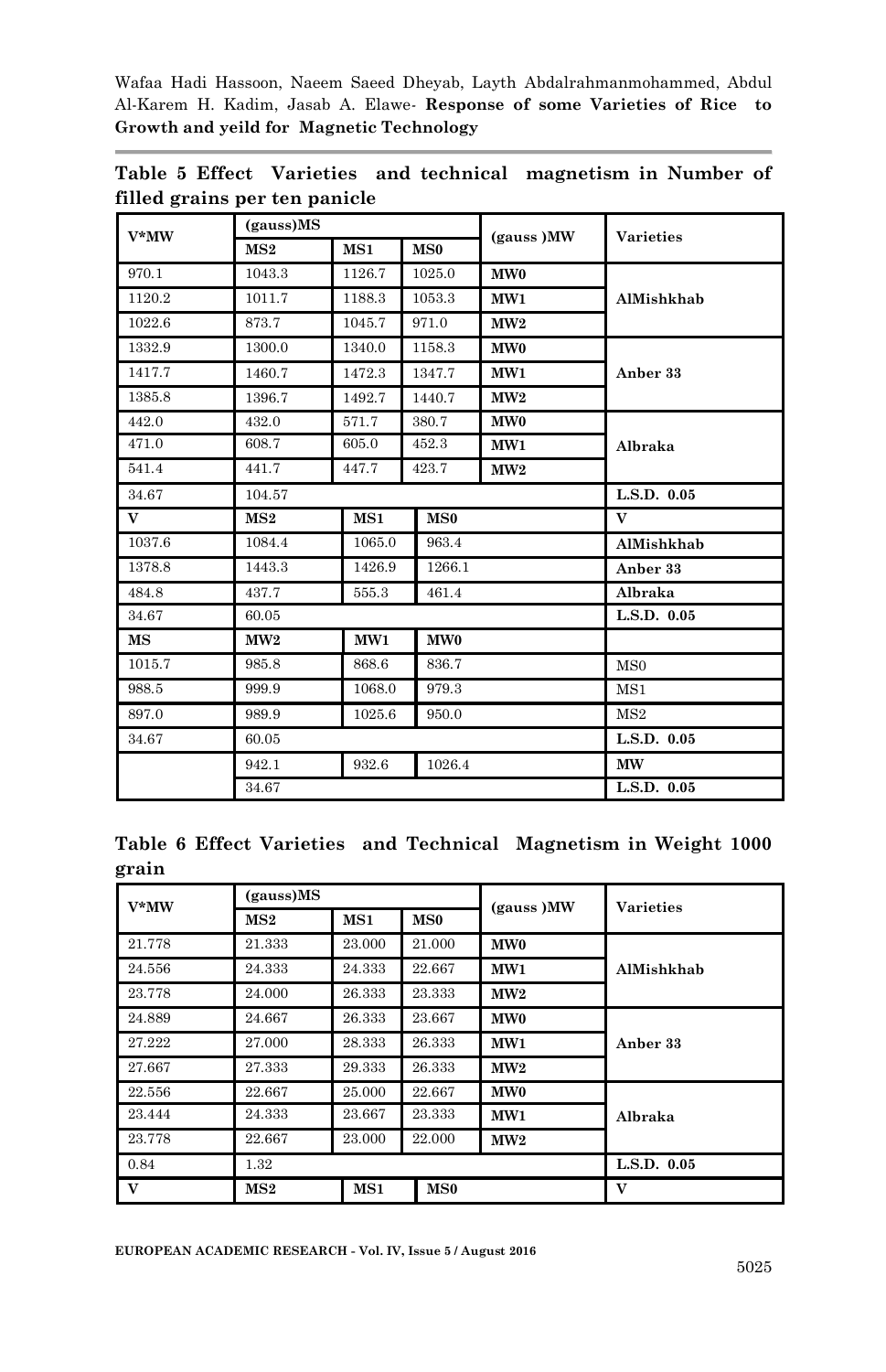| 23.259    | 23.22  | 24.556 | 22.333          | AlMishkhab      |
|-----------|--------|--------|-----------------|-----------------|
| 26.593    | 26.00  | 28.000 | 25.778          | Anber 33        |
| 23.370    | 23.22  | 23.556 | 23,000          | Albraka         |
| 0.658     | 0.7985 |        |                 | L.S.D. 0.05     |
| <b>MS</b> | MW2    | MW1    | MW <sub>0</sub> |                 |
| 23.074    | 22.889 | 23.778 | 22.556          | MS <sub>0</sub> |
| 24.926    | 25.222 | 25.444 | 24.111          | MS1             |
| 25.222    | 24.667 | 26.889 | 24.111          | MS2             |
|           | 0.7594 |        |                 | L.S.D. 0.05     |
| 0.50      | 24.148 | 25.370 | 23.704          | <b>MW</b>       |
|           | 0.4909 |        |                 | L.S.D. 0.05     |

# **REFERENCES**

- 1. **Alsahookie**, M and K.M.Whab.1990. Applications in the design and analysis of experiments, University of Baghdad. Ministry of higher education and scientific research, Iraq.P 480 .
- 2. **Aguilar**, C. H., A. Dominguez-Pacheco, A .C. Carballo, A. Cruz-Orea, R. Ivanov, J. L. L. Bonilla and J. P. Montañez. 2009. Alternating magnetic field irradiation effects on three genotype maize seed field performation. Acta Agrophysica. 14(1): 7-17.
- 3. **Aksyonov**, S.I., A. Buchylev, T.Y. Grunina, S.N. Goryachev and V.B. Turovvetssky. 2000. Physiochemical mechanisms of efficiency of treatment by weak ELF-EMF of wheat seeds at different stages of germination. Proc. 22 th Annual Meeting Eur. Bioelectromagnetics Ass., Munich, 112-113.
- 4. **Al Etabee** ,sabaa Abdul , Conspicuous fortitude to several varieties of rice. PhD. Faculty of Agriculture University of Baghdad. P, p 140.
- 5. **Azarpour**, E., F. Tarighi, M. moradi and H. R.,Bazargi,2011. Effect of different nitrogen fertilizer rates under Irrigation management in rice Farming world Appli. Journal 13(5):1248-1252.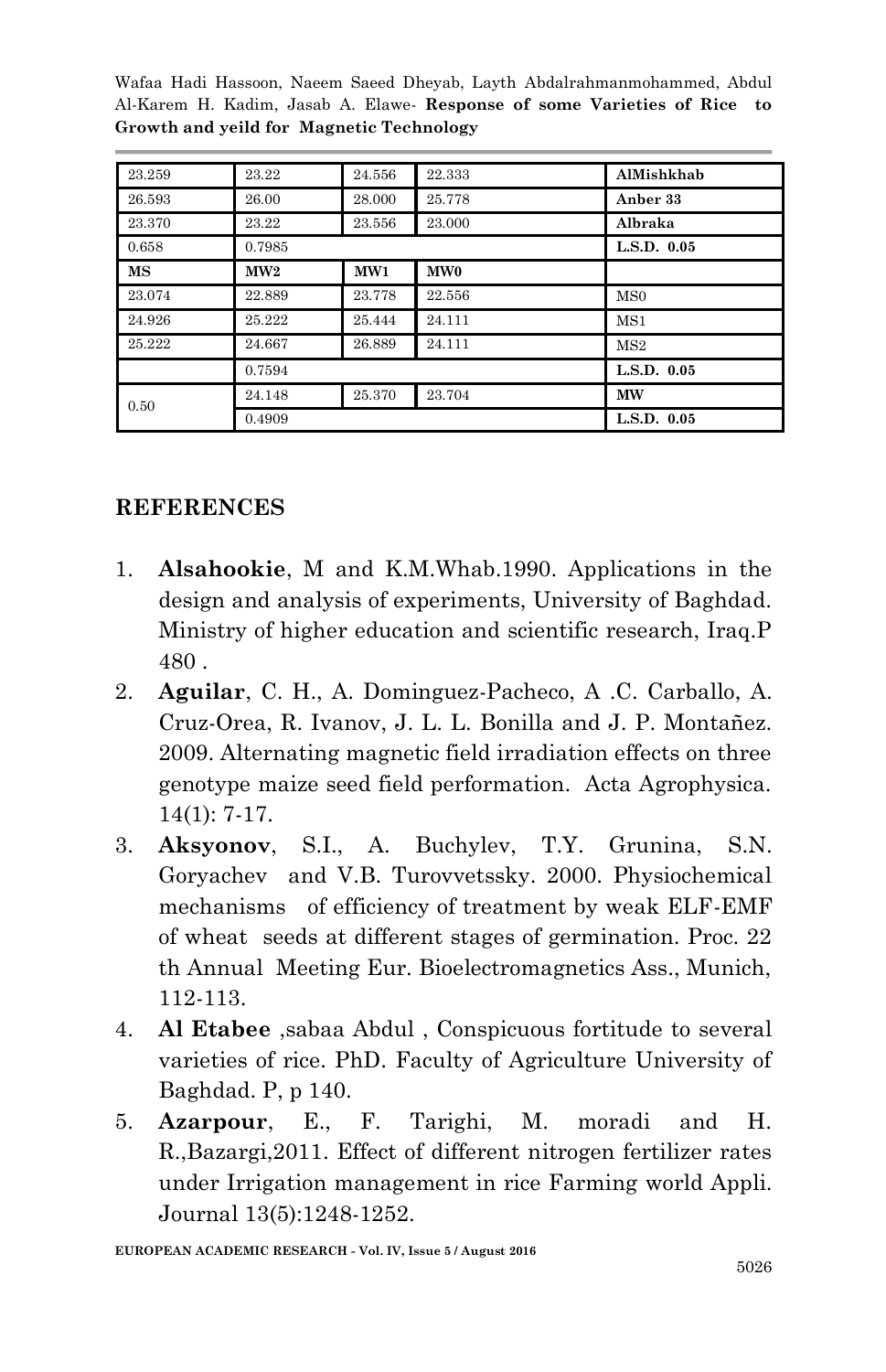- 6. **[Carbonell,](http://informahealthcare.com/action/doSearch?Contrib=Carbonell%2C+M+V)** M.V.[,E. Martinez,](http://informahealthcare.com/action/doSearch?Contrib=Martinez%2C+E) and [J. M. Amaya.](http://informahealthcare.com/action/doSearch?Contrib=Amaya%2C+J+M)2000. Stimulation of germination in rice (*oryza sativa* l.)By a static magnetic field. Electromagnetic Biology and Medicine .Vol. 19, ( 1 ): 121-128.
- 7. **Erheem**, h. Abdul Sattar. 2009. the effect of magnetic water quality in evaporation-transpiration growth, yield sunflower *Helianthus annuus* L. Master thesis, soil and water Science Department, Faculty of agriculture, University of Baghdad.
- 8. Hasoon,wafaa hadi .2014. The role of some physical factors on the germination and growth and yield indicators in the pepper sweet .PhD. Faculty of Agriculture University of Baghdad. p 210
- 9. **Iqbal** M.,Z.U. Haq, Y. Jami, and M.R. Ahmad.2012. Effect of presowing magnetic treatment on properties of pea. Int. Agrophys. 26: 25-31.**.**
- 10. **Jamil**, Y., Z. Haq, M. Iqbal, T. Jamil and N. Amin. 2012. Enhancement in growth and yield of mushroom (Pleurotus ostreatus) using magnetic field treatment. Int. Agrophys., (In press)..
- 11. **Penuelas,** J., J. Liusia, B. Martinez and F .Cuberta. 2004. Diamagnetic susceptibility and root growth responses to magnetic field in Lens culinaris, Glaycine soja and triticum astivum. Electromagnetic Biol., Medicine 23 (2) : :)*5*(*5.*.
- 12. **Pietruszewski**, S. and K. Kania, 2010. Effect of magnetic field on germination and yield of wheat. Int. Agrophys., 24: 297-302.
- 13. **Podlesny**, J, W. Lenartowicz and M. Sowinski. 2003. the effect of pre-sowing treatment of seeds magnetic biostimulation on morphological feature formation and white lupine yielding . Zesz. Probl. Post. Nauk Roln., 495: 399-406 .